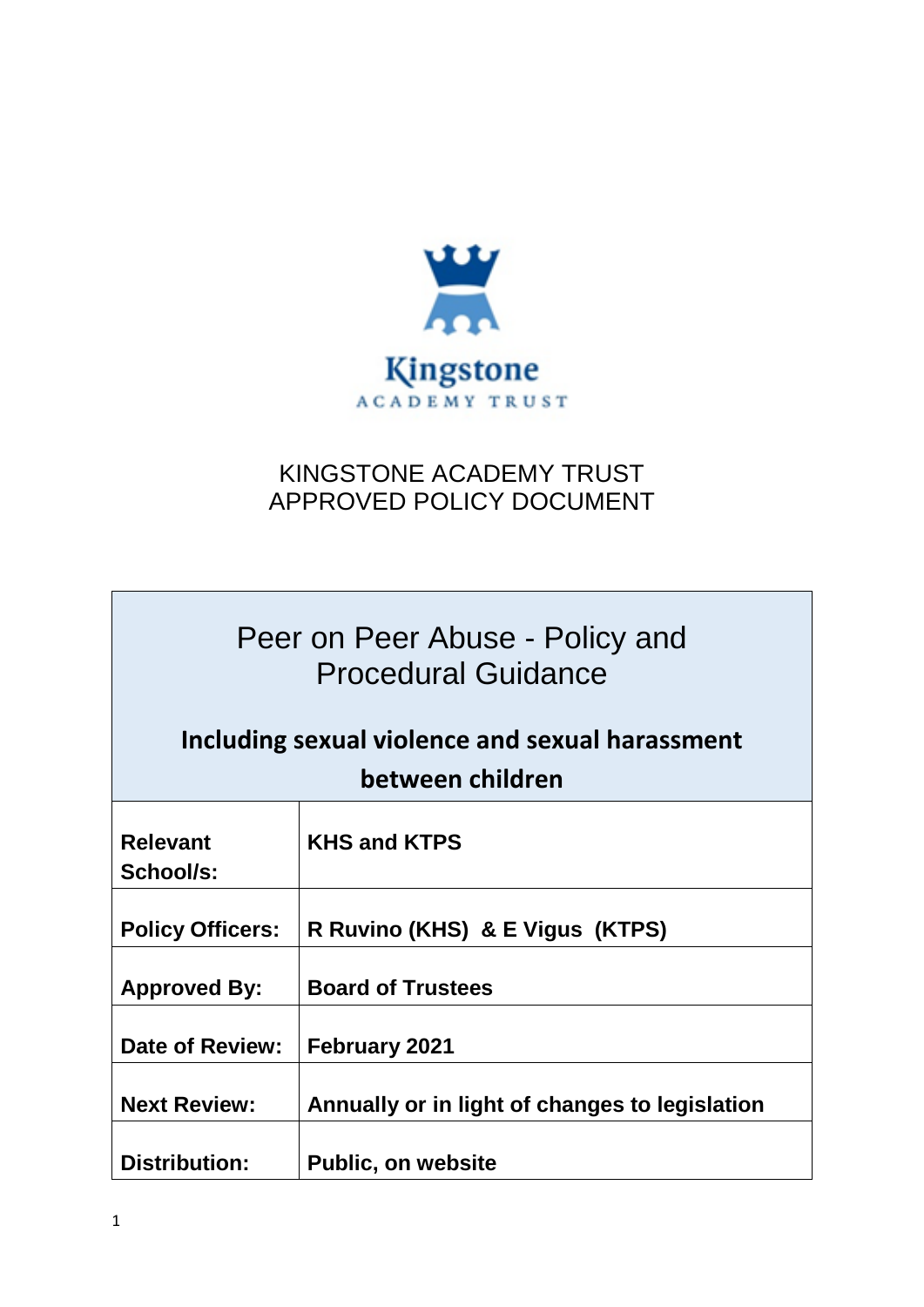## **Policy Statement**

Kingstone Academy Trust recognises that children are vulnerable to and capable of abusing their peers. We take such abuse as seriously as abuse perpetrated by an adult. This includes verbal as well as physical abuse. Peer on peer abuse will not be tolerated or passed off as part of "banter" or "growing up".

We are committed to a whole school approach to ensure the prevention, early identification and appropriate management of peer on peer abuse within our school and beyond.

In cases where peer on peer abuse is identified we will follow our child protection procedures, taking a contextual approach to support all children and young people who have been affected by the situation.

## **Policy Contents**

- 1. Context and definition
- 2. Responsibility
- 3. Purpose of the policy
- 4. Framework and legislation
- 5. Abuse and harmful behaviour
- 6. Types of abuse
	- 6.1. Physical abuse
	- 6.2. Sexual violence and sexual harassment
	- 6.3. Bullying
	- 6.4. Online bullying
	- 6.5. Sexting
	- 6.6. Initiation / hazing
	- 6.7. Prejudiced behaviour
	- 6.8. Teenage relationship abuse
- 7. Expected staff action
- 8. Recognising peer abuse
- 9. Points to consider
- 10. Next steps
- 11. Preventative strategies
- 12. Where to go to for further information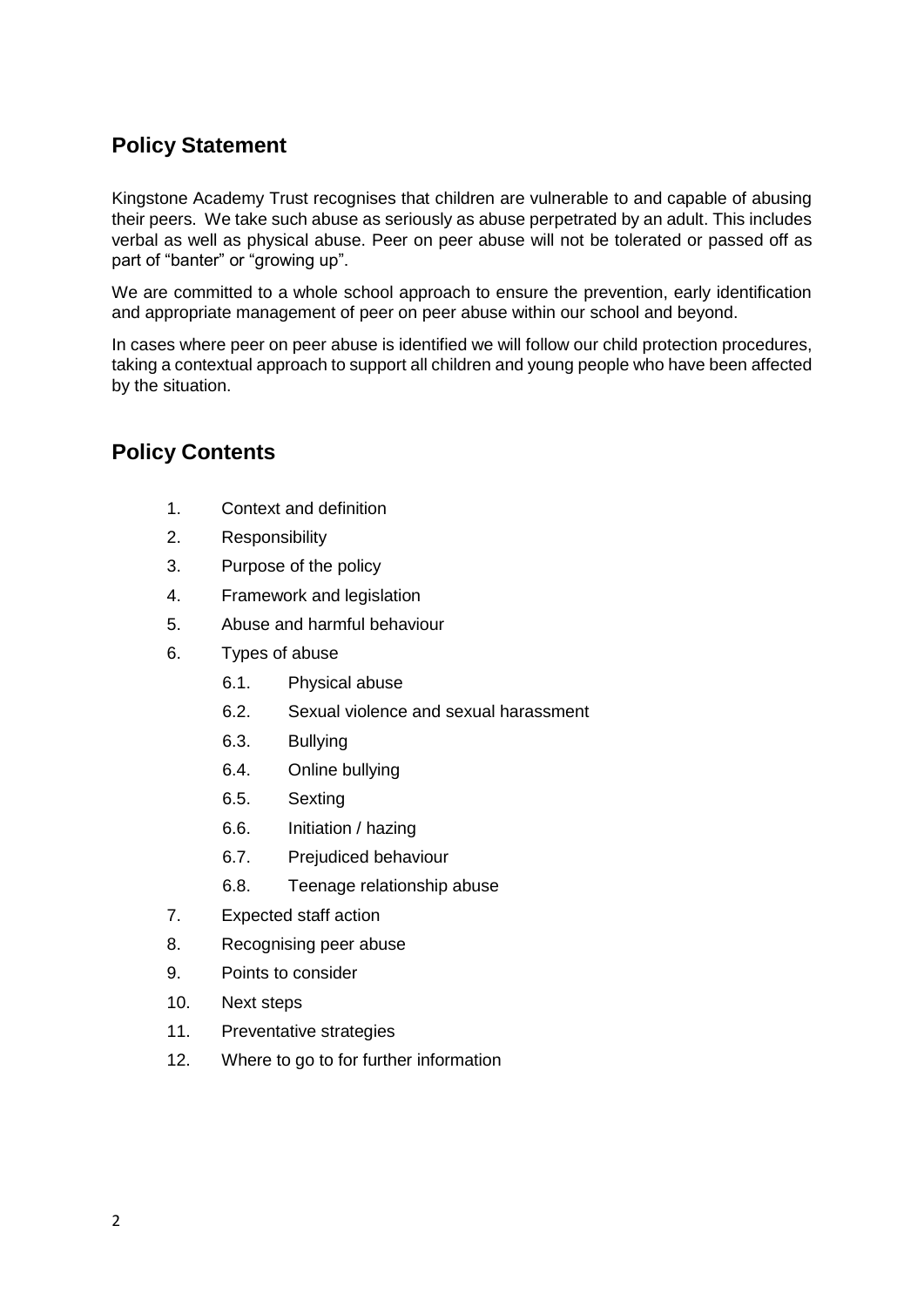## 1. Context and Definition

### **Peer abuse is behaviour by an individual or group intending to physically, sexually or emotionally hurt others.**

### **All staff should recognise that children are capable of abusing their peers.**

### **All staff should be aware of safeguarding issues from peer abuse including:**

- bullying (including online bullying)
- physical abuse such as hitting, kicking, shaking, biting, hair pulling, or otherwise causing physical harm
- sexual violence and sexual harassment
- sexting (also known as youth produced sexual imagery); and initiation/hazing type violence and rituals.

#### **This abuse can:**

- Be motivated by perceived differences e.g. on grounds of race, religion, gender, sexual orientation, disability or other differences
- Result in significant, long lasting and traumatic isolation, intimidation or violence to the victim; vulnerable adults are at particular risk of harm

### **Children or young people who harm others may have additional or complex needs e.g.:**

- Significant disruption in their own lives
- Exposure to domestic abuse or witnessing or suffering abuse
- Educational under-achievement
- Involved in crime

Stopping violence and ensuring immediate physical safety is the first priority of any education setting, but emotional bullying can sometimes be more damaging than physical. School staff, alongside their Designated Safeguarding Lead and/or Deputy, have to make their own judgements about each specific case and should use this policy guidance to help.

## 2. Responsibility

## **Keeping Children Safe in Education (KCSIE), 2020 states that**

'*Governing bodies and proprietors should ensure their child protection policy includes procedures to minimise the risk of peer on peer abuse and sets out how allegations of peer on peer abuse will be investigated and dealt with*'.

#### **It also emphasises that the voice of the child must be heard**

'*Governing bodies, proprietors and school or college leaders should ensure the child's wishes and feelings are taken into account when determining what action to take and what services to provide. Systems should be in place for children to express their views and give feedback. Ultimately, all system and processes should operate with the best interests of the child at their heart.'* 

Peer on Peer abuse is referenced in the Safeguarding and Child Protection Policy. The sensitive nature and specific issues involved with peer on peer necessitate separate policy guidance.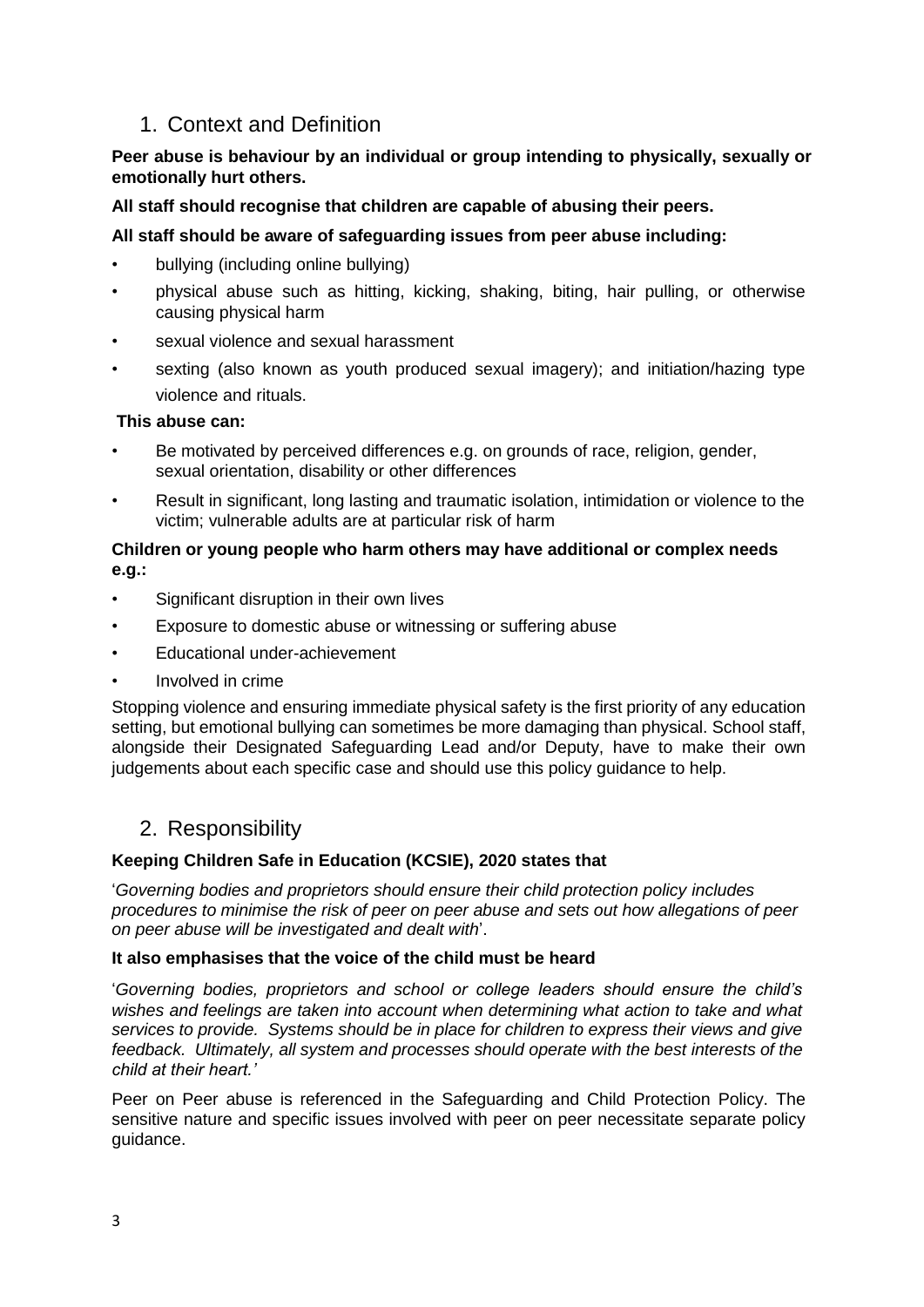At KAT we continue to ensure that any form of abuse or harmful behaviour is dealt with immediately and consistently to reduce the extent of harm to the young person, with full consideration to the impact on that individual child's emotional and mental health and wellbeing.

## 3. Purpose of Policy

The purpose of this policy is to explore some forms of peer on peer abuse. The policy also includes a planned and supportive response to the issues.

At KAT we have the following policies in place that should be read in conjunction with this policy:

- 3.1 Anti-Bullying including Online Bullying Policy
- 3.2 Safeguarding and Child Protection Policy
- 3.3 Managing Allegations / Whistleblowing Policy
- 3.4 Behaviour Policy
- 3.5 Health & Safety Policy
- 3.6 Online Safety Policy

#### **Framework and Legislation**

This policy is supported by the key principles of the Children's Act, 1989 that the child's welfare is paramount. Another key document is Working Together, 2018, highlighting that every assessment of a child, *'must be informed by the views of the child'.* (Working Together, 2018:21) This is echoed by Keeping Children Safe in Education, 2020 through ensuring procedures are in place in schools and settings to hear the voice of the child.

## 4. Abuse and Harmful Behaviour

#### **It is necessary to consider**

- what abuse is and what it looks like
- how it can be managed
- what appropriate support and intervention can be put in place to meet the needs of the individual
- what preventative strategies may be put in place to reduce further risk of harm.

#### **Abuse is abuse and should never be tolerated or passed off as 'banter' or 'part of growing up'. It is important to consider the forms abuse may take and the subsequent actions required.**

- Children are vulnerable to abuse by their peers. Such abuse should be taken as seriously as abuse by adults and should be subject to the same child protection procedures.
- Children can abuse other children. This can include (but is not limited to): abuse within intimate partner relationships; bullying (including cyberbullying); sexual violence and sexual harassment; physical abuse such as hitting, kicking, shaking, biting, hair pulling, or otherwise causing physical harm; sexting and initiation/hazing type violence and rituals. (KCSIE 2020)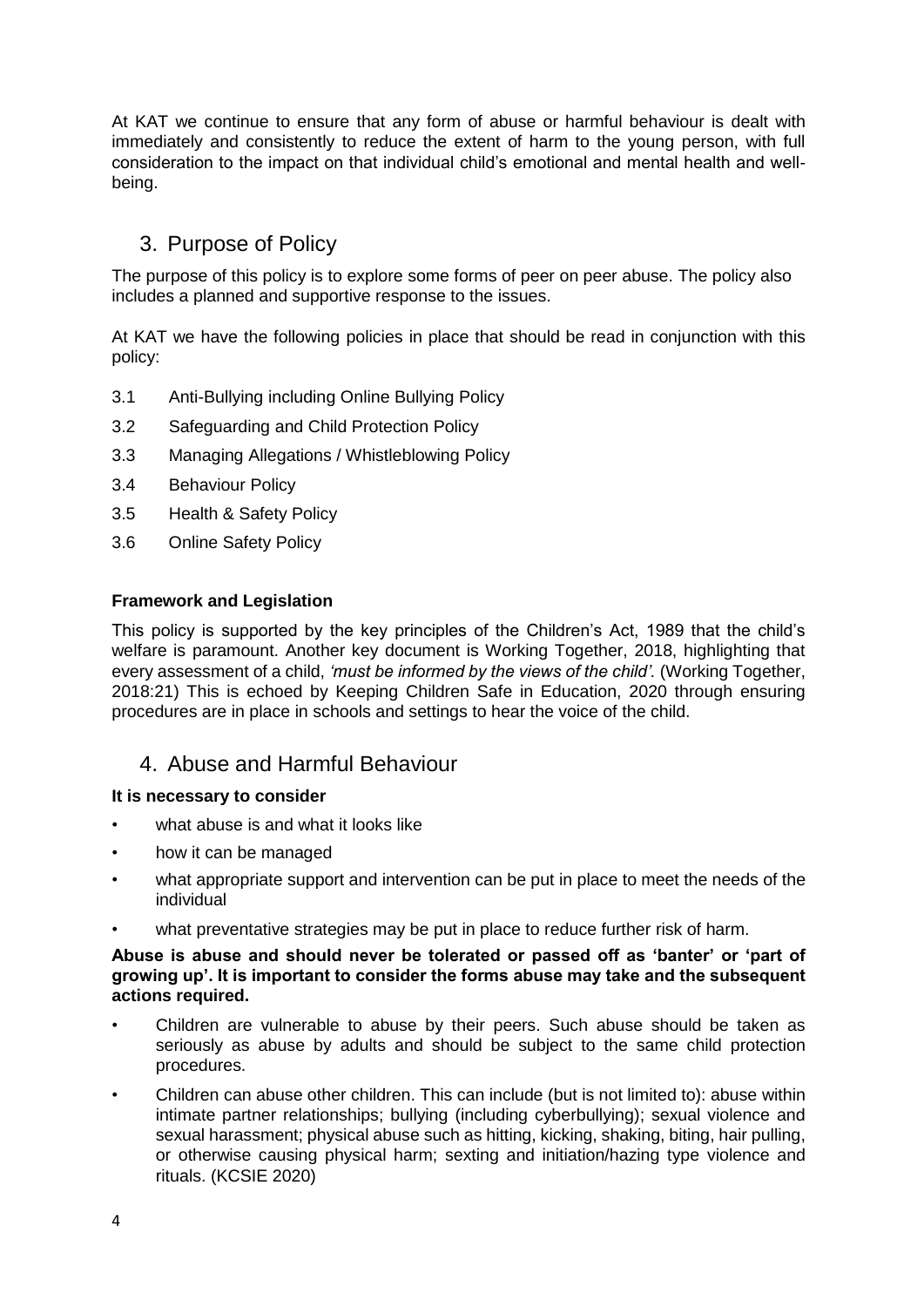- Staff should not dismiss abusive behaviour as normal between young people and should not develop high thresholds before taking action.
- Staff should be aware of the potential uses of information technology for bullying and abusive behaviour between young people.
- Staff should be aware of the added vulnerability of children and young people who have been the victims of violent crime (for example mugging), including the risk that they may respond to this by abusing younger or weaker children.

The alleged perpetrator is likely to have considerable unmet needs as well as posing a significant risk of harm to other children. Evidence suggests that such children may have suffered considerable disruption in their lives, may have witnessed or been subjected to physical or [sexual abuse,](http://trixresources.proceduresonline.com/nat_key/keywords/sexual_abuse.html) may have problems in their educational development and may have committed other offences. They may therefore be suffering, or be at risk of suffering, [significant](http://trixresources.proceduresonline.com/nat_key/keywords/significant_harm.html) harm [a](http://trixresources.proceduresonline.com/nat_key/keywords/significant_harm.html)nd be in need of protection. Any long-term plan to reduce the risk posed by the alleged perpetrator must address their needs.

## 5. Types of Abuse

There are many forms of abuse that may occur between peers and this list is not exhaustive. Each form of abuse or prejudiced behaviour is described in detail followed by advice and support on actions to be taken.

## **5.1. Physical abuse**

This may include hitting, kicking, nipping/pinching, shaking, biting, hair pulling, or otherwise causing physical harm to another person. There may be many reasons why a child harms another and it is important to understand why a young person has engaged in such behaviour, including accidently before considering the action or punishment to be undertaken.

## **5.2. Sexual violence and sexual harassment**

This must always be referred, immediately, to the Designated Safeguarding Lead

The DSL will follow the DfE Guidance: [Sexual violence and sexual harassment between](https://www.gov.uk/government/uploads/system/uploads/attachment_data/file/719902/Sexual_violence_and_sexual_harassment_between_children_in_schools_and_colleges.pdf)  [children in schools and colleges](https://www.gov.uk/government/uploads/system/uploads/attachment_data/file/719902/Sexual_violence_and_sexual_harassment_between_children_in_schools_and_colleges.pdf) [M](https://www.gov.uk/government/uploads/system/uploads/attachment_data/file/719902/Sexual_violence_and_sexual_harassment_between_children_in_schools_and_colleges.pdf)ay 2018

[https://www.gov.uk/government/publications/sexual-violence-and-sexual-](https://www.gov.uk/government/publications/sexual-violence-and-sexual-harassment-between-children-in-schools-and-colleges)

[harassmentbetween-children-in-schools-and-colleges](https://www.gov.uk/government/publications/sexual-violence-and-sexual-harassment-between-children-in-schools-and-colleges) with consideration of

- Managing internally 65.1, page 27
- Early Help 65.2, page 28
- MASH referral 65.3. page 28
- Reporting to the police 65.4, Page 29

Sexual violence and sexual harassment can occur between two children of any age and sex. It can also occur through a group of children sexually assaulting or sexually harassing a single child or group of children.

Sexually harmful behaviour from young people is not always contrived or with the intent to harm others. There may be many reasons why a young person engages in sexually harmful behaviour and it may be just as distressing to the young person who instigates it as to the young person it is intended towards. Sexually harmful behaviour may include

- inappropriate sexual language
- inappropriate role play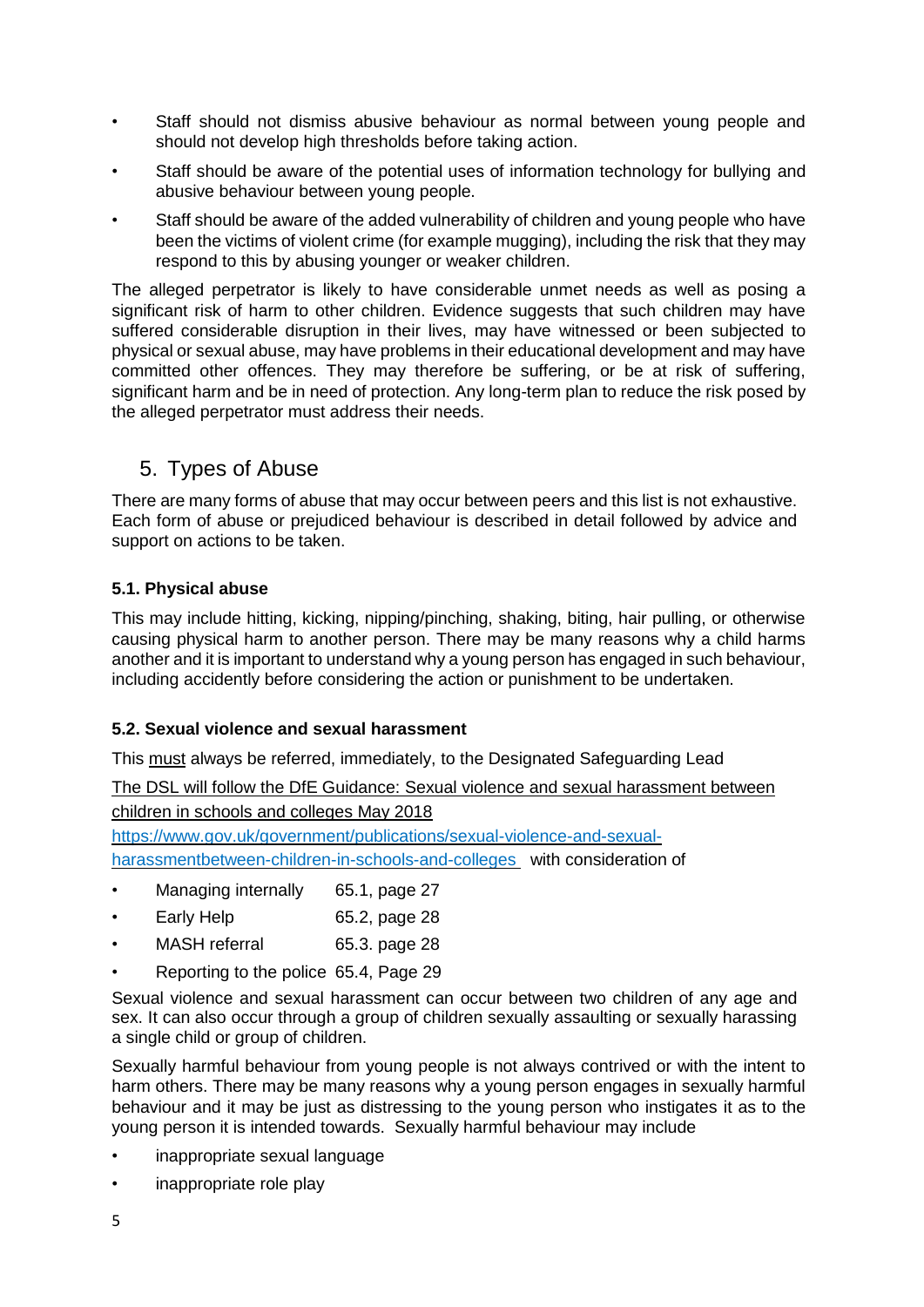- sexual touching
- sexual assault/abuse.

Staff should be aware of the importance of:

- making clear that sexual violence and sexual harassment is not acceptable, will never be tolerated and is not an inevitable part of growing up
- not tolerating or dismissing sexual violence or sexual harassment as "banter", "part of growing up", "just having a laugh" or "boys being boys"; and
- challenging behaviours (potentially criminal in nature), such as grabbing bottoms, breasts and genitalia, flicking bras and lifting up skirts. Dismissing or tolerating such behaviours risks normalising them
- **Upskirting:** where someone takes a picture under a person's clothing (not necessarily a skirt) without permission and or knowledge, with the intention of viewing their genitals or buttocks (with or without underwear) to obtain sexual gratification, or cause the victim humiliation, distress or alarm. It is a criminal offence. Anyone of any gender can be a victim.

## **5.3. Bullying**

Bullying is unwanted, aggressive behaviour among school-aged children that involves a real or perceived power imbalance. The behaviour is repeated, or has the potential to be repeated, over time. Both young people who are bullied and who bully others may have serious, lasting problems.

In order to be considered bullying, the behaviour must be aggressive and include:

- An Imbalance of Power: Young people who bully use their power—such as physical strength, access to embarrassing information, or popularity—to control or harm others. Power imbalances can change over time and in different situations, even if they involve the same people.
- Repetition: Bullying behaviours happen more than once or have the potential to happen more than once.

Bullying includes actions such as making threats, spreading rumours, attacking someone physically or verbally or for a particular reason e.g. size, hair colour, gender, sexual orientation, and excluding someone from a group on purpose.

#### **5.4. Online Bullying**

Online Bullying is the use of technology (social networking, messaging, text messages, email, chat rooms etc.) to harass threaten or intimidate someone for the same reasons as stated above.

#### **Online bullying can take many forms**

- Abusive or threatening texts, emails or messages
- Posting abusive comments on social media sites
- Sharing humiliating videos or photos of someone else
- Stealing someone's online identity
- Spreading rumours online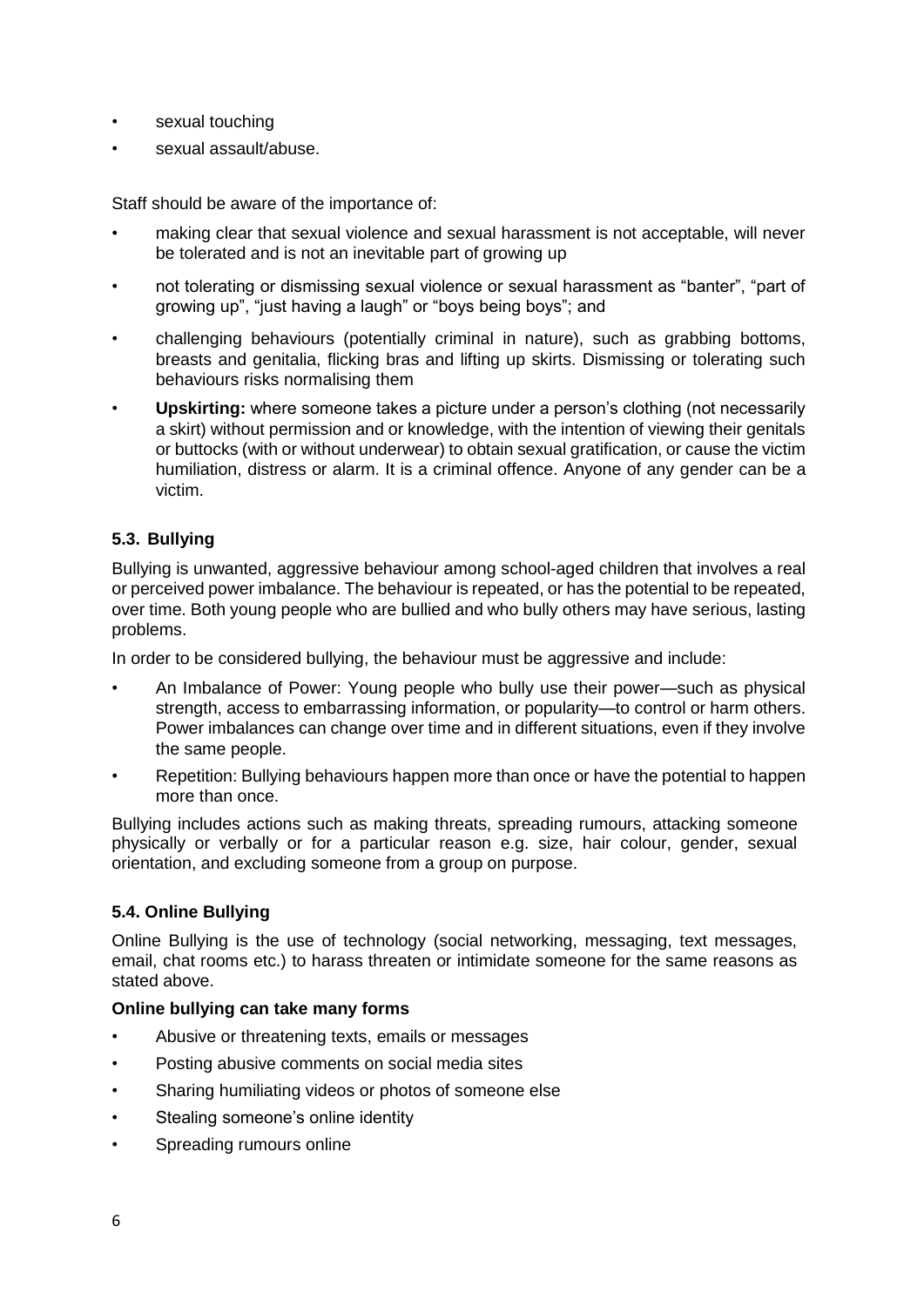- Trolling sending someone menacing or upsetting messages through social networks, chatrooms or games
- Developing hate sites about another person
- Prank calls or messages
- Group bullying or exclusion online
- Anonymous messaging
- Encouraging a young person to self-harm
- Pressuring children to send sexual messages or engaging in sexual conversations

## **5.5. Sexting / Sharing nude or indecent imagery**

The term 'sexting' relates to the sending of indecent images, videos and/or written messages with sexually explicit content; these are created and sent electronically. They are often 'shared' via social networking sites and instant messaging services.

**Upskirting:** typically involves taking a picture under a person's clothing without them knowing, with the intention of viewing their genitals or buttocks to obtain sexual gratification, or cause the victim humiliation, distress or alarm. It is a criminal offence. Anyone of any gender, can be a victim.

This must always be referred immediately to the Designated Safeguarding Lead

DSL will follow the UKCIS: Sexting in schools and colleges 2020 guidance. [https://www.gov.uk/government/publications/sharing-nudes-and-semi-nudes-advice-for](https://www.gov.uk/government/publications/sharing-nudes-and-semi-nudes-advice-for-education-settings-working-with-children-and-young-people)[education-settings-working-with-children-and-young-people](https://www.gov.uk/government/publications/sharing-nudes-and-semi-nudes-advice-for-education-settings-working-with-children-and-young-people)

### **5.6. Initiation/Hazing**

Hazing is a form of initiation ceremony, which is used to induct newcomers into an organisation such as a private school, sports team etc. There are a number of different forms, from relatively mild rituals to severe and sometimes violent ceremonies. The ceremony welcomes newcomers by subjecting them to a series of trials which promote a bond between them. After the hazing is over, the newcomers also have something in common with older members of the organisation, because they all experienced it as part of a rite of passage. Many rituals involve humiliation, embarrassment, abuse, and harassment.

## **5.7. Prejudiced Behaviour**

The term prejudice-related bullying refers to a range of hurtful behaviour, physical or emotional or both, which causes someone to feel powerless, worthless, excluded or marginalised, and which is connected with prejudices around belonging, identity and equality in wider society – for example disabilities and special educational needs, ethnic, cultural and religious backgrounds, gender, home life, (for example in relation to issues of care, parental occupation, poverty and social class) and sexual identity.

#### **5.8. Teenage relationship abuse**

Teenage relationship abuse is a pattern of actual or threatened acts of physical, sexual, and/or emotional abuse, perpetrated by an adolescent (between the ages of 13 and 18) against a current or former partner. Abuse may include insults, coercion, social sabotage, sexual harassment, threats and/or acts of physical or sexual abuse. The abusive teen uses this pattern of violent and coercive behaviour, in a heterosexual or same gender relationship,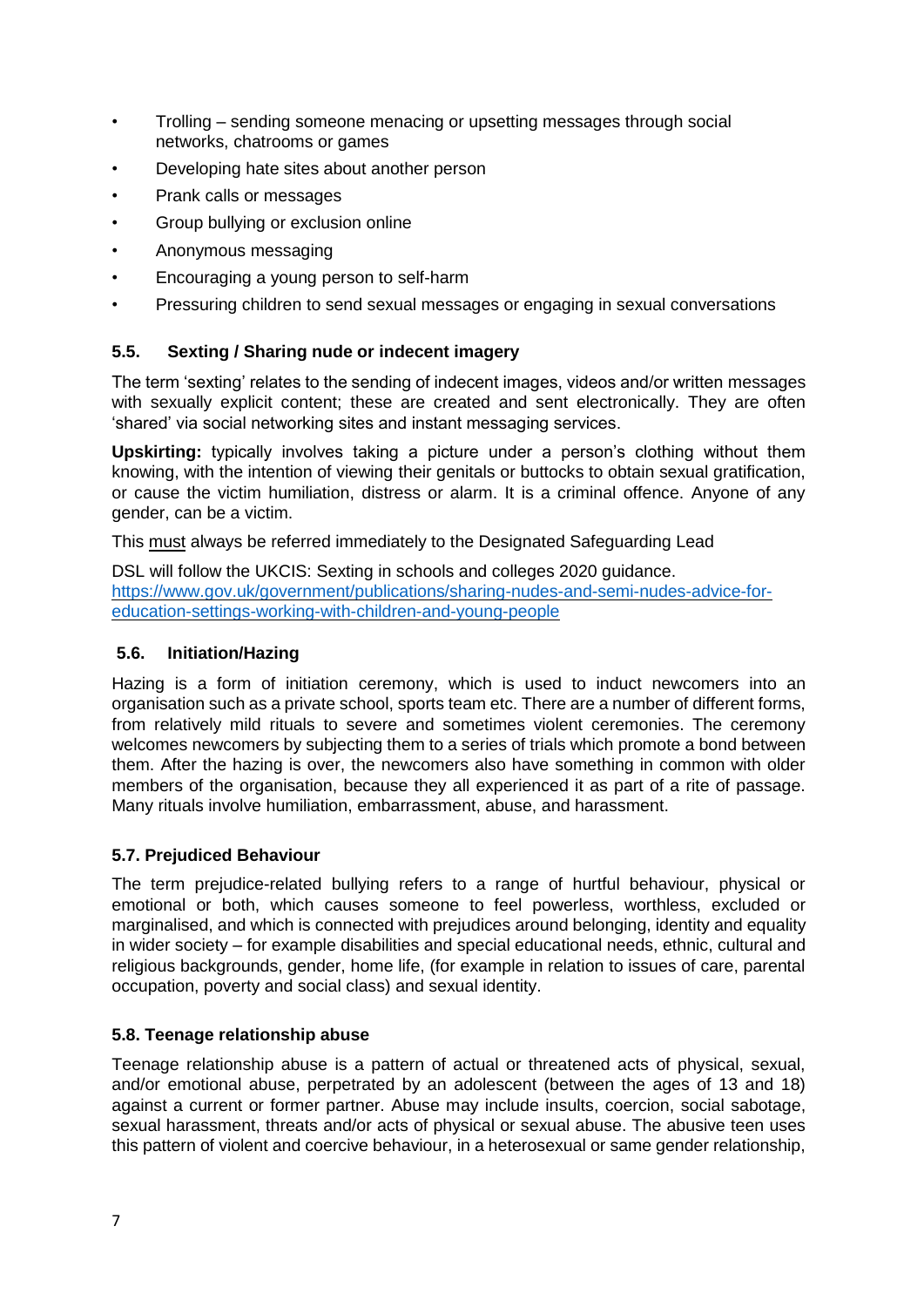in order to gain power and maintain control over the partner. This abuse may be child sexual exploitation.

## 6. Expected Staff Action

Staff should consider the seriousness of the case and make a quick decision whether to inform the Designated Safeguarding Lead immediately before taking any further in-school actions.

## 7. Recognising Peer Abuse

### **An assessment of an incident between peers should be completed and consider:**

- Chronological and developmental ages of everyone involved
- Difference in their power or authority in relation to age, race, gender, physical, emotional or intellectual vulnerability
- All alleged physical and verbal aspects of the behaviour and incident
- Whether the behaviour involved inappropriate sexual knowledge or motivation
- What was the degree of physical aggression, intimidation, threatening behaviour or bribery
- The effect on the victim
- Any attempts to ensure the behaviour and incident is kept a secret
- The child or young person's motivation or reason for the behaviour, if they admit that it occurred
- Whether this was a one-off incident, or longer in duration

It is important to deal with a situation of peer abuse immediately and sensitively. It is necessary to gather the information as soon as possible to get the true facts. It is equally important to deal with it sensitively and think about the language used and the impact of that language on both the children and the parents when they become involved. Avoid language that may create a 'blame' culture and leave a child labelled.

Staff will talk to the children in a calm and consistent manner. Staff will not be prejudiced, judgmental, dismissive or irresponsible in dealing with such sensitive matters.

## **7.1. Taking Action**

- Always take complaints seriously
- Gain a statement of facts from the pupil(s)
- Assess needs of victim and alleged perpetrator
- Consider referral to Police or Social Care
- Contribute to multi-agency assessments
- Convene a risk management meeting
- Record all incidents and all action taken

#### **7.2. Recording sexualised behaviour**

- Be clear, explicit and non-avoidant, and avoid vague statements or euphemisms
- Record as soon as possible, as you can quickly forget or confuse detail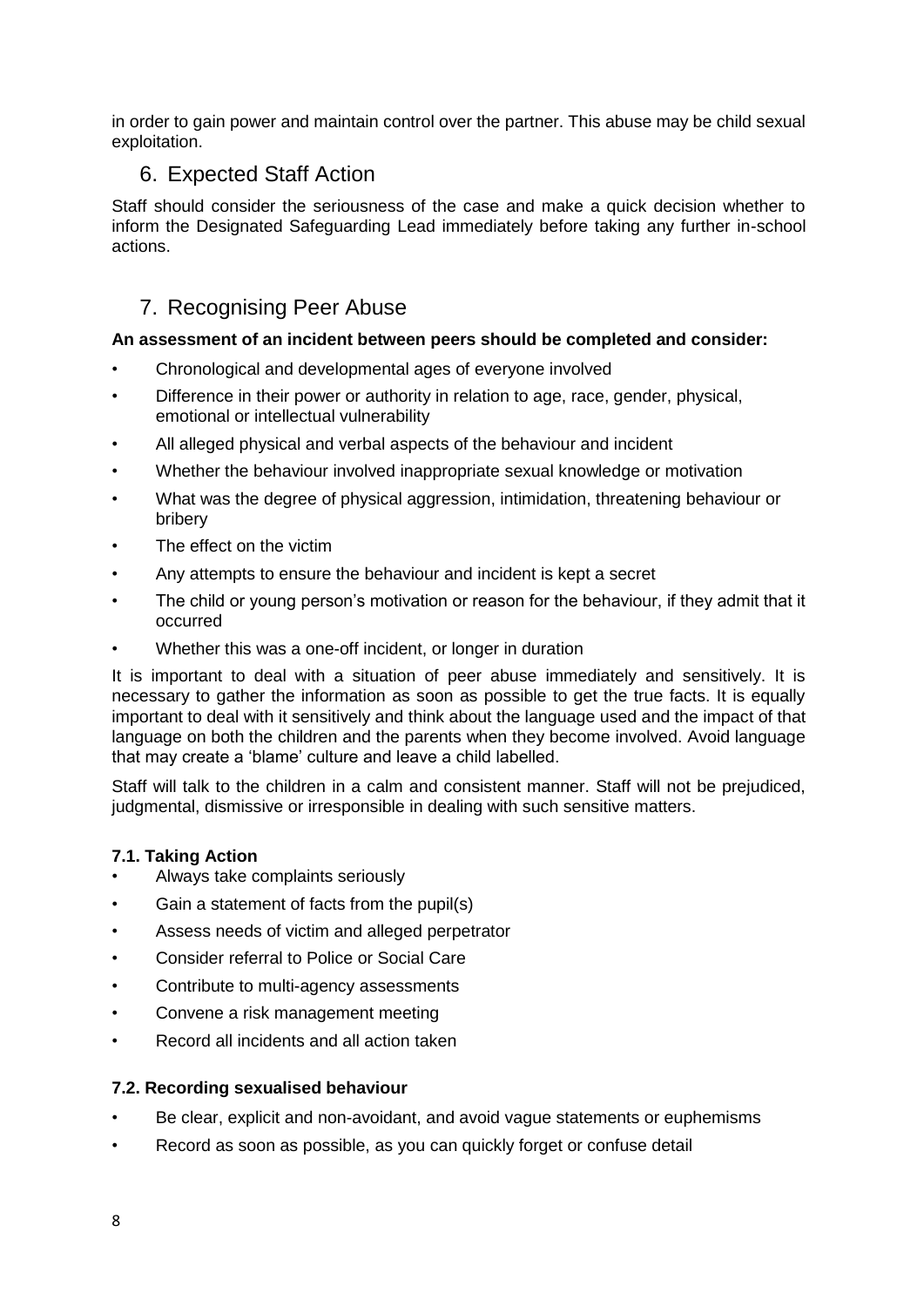- Use proper names for body parts but record exactly any language or vocabulary used by the child. Use the child's exact words in quotation marks.
- Note where and when the incident happened and whether anyone else was around.

## **7.3. Gather the Facts**

Speak to all the young people involved separately, gain a statement of facts from them and use **consistent language** and **open questions** for each account. Ask the young people to tell you what happened. Use open questions, 'where, when, why, who'. (What happened? Who observed the incident? What was seen? What was heard? Did anyone intervene?). Do not interrogate or ask leading questions.

## **7.4. Consider the Intent**

Has this been a deliberate or contrived situation for a young person to be able to harm another?

### **7.5. Decide on your next course of action**

If you believe any young person to be at risk of significant harm you must report to the Designated Safeguarding Lead immediately; they will follow the school's Safeguarding and Child Protection Policy.

If MASH and the police intend to pursue this further, they may ask to interview the young people in school or they may ask for parents to come to school to be spoken to. It is important to be prepared for every situation and the potential time it may take.

#### **7.6. Informing parents/carers**

The best way to inform parents/carers is face to face. Although this may be time consuming, the nature of the incident and the type of harm/abuse a young person may be suffering can cause fear and anxiety to parents/carers whether their child is the child who was harmed or who harmed another.

Is the pupil 13+ and does not want to share with parents? Use the 'Gillick' test and the 'Fraser' guidelines.

[https://www.nspcc.org.uk/preventing-abuse/child-protection-system/legal-definition](https://www.nspcc.org.uk/preventing-abuse/child-protection-system/legal-definition-child-rights-law/gillick-competency-fraser-guidelines/)[childrights-law/gillick-competency-fraser-guidelines/](https://www.nspcc.org.uk/preventing-abuse/child-protection-system/legal-definition-child-rights-law/gillick-competency-fraser-guidelines/)

In all circumstances where the risk of harm to the child is evident then the school should encourage the young person to share the information with their parent/carer (they may be scared to tell parents/carers that they are being harmed in any way).

## 8. Points to Consider

## **8.1. What is the age of the children involved?**

How old are the young people involved in the incident and is there any age difference between those involved? In relation to sexual exploration, children under the age of 5, in particular 1- 4 year olds who are learning toileting skills may show a particular interest in exploration at around this stage. This, however should not be overlooked.

## **8.2. Where did the incident or incidents take place?**

Was the incident in an open, visible place to others? If so was it observed? If not, is more supervision required within this particular area?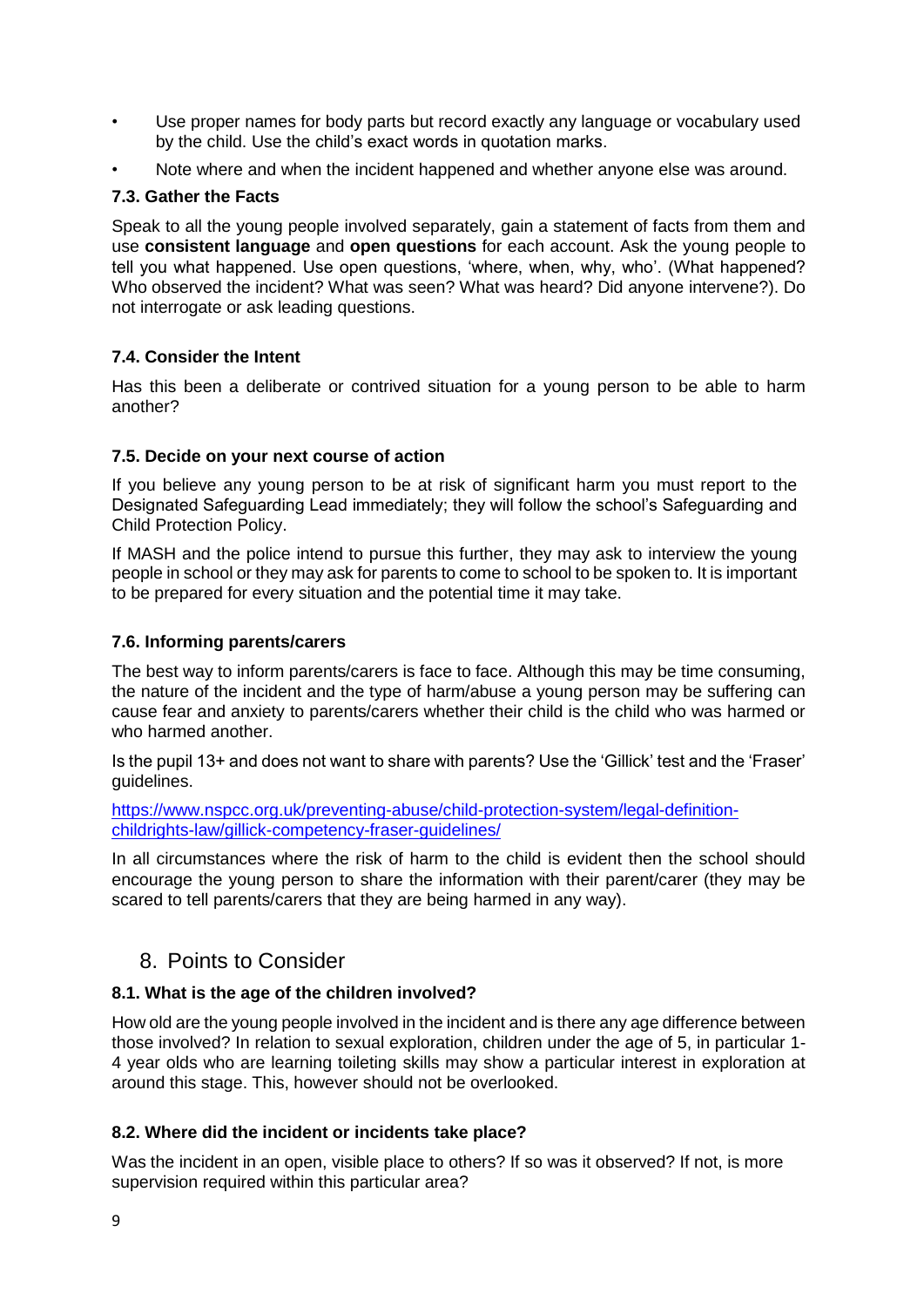### **8.3. What was the explanation by all children involved of what occurred?**

Can each of the young people give the same explanation of the incident and also what is the effect on the young people involved? Is the incident seen to be bullying for example, in which case regular and repetitive? Is the version of one young person different from another and why?

### **8.4. What is each of the children's own understanding of what occurred?**

Do the young people know/understand what they are doing? E.g., do they have knowledge of body parts, of privacy and that it is inappropriate to touch? Is the young person's explanation in relation to something they may have heard or been learning about that has prompted the behaviour? Is the behaviour deliberate and contrived? Does the young person have understanding of the impact of their behaviour on the other person?

### **8.5. Repetition**

Has the behaviour been repeated to an individual on more than one occasion? In the same way it must be considered has the behaviour persisted to an individual after the issue has already been discussed or dealt with and appropriately resolved?

## 9. Next Steps

Once the outcome of the incident(s) has been established it is necessary to ensure future incidents of abuse do not occur again and consider the support and intervention required for those involved.

## **9.1. For the young person who has been harmed**

What support they require depends on the individual young person. It may be that they wish to seek counselling or one to one support via a mentor. It may also be that they feel able to deal with the incident(s) on their own or with support of family and friends; in which case it is necessary that this young person continues to be monitored and offered support should they require it in the future. If the incidents are of a bullying nature, the young person may need support in improving peer groups/relationships with other young people, or some restorative justice work with all those involved may be required.

Other interventions that could be considered may target a whole class or year group for example a speaker on online bullying, relationship abuse etc. It may be that through the continued curriculum of Relationship and Sex Education (from 2020), PSHE and SMSC that certain issues can be discussed and debated more frequently.

If the young person feels particularly vulnerable it may be that a risk assessment can be put in place for them whilst in school so that they have someone named that they can talk to, support strategies for managing future issues and identified services to offer additional support.

#### **9.2. For the young person who has displayed harmful behaviour**

It is important to find out why the young person has behaved in such a way. It may be that the young person is experiencing their own difficulties and may even have been harmed themselves in a similar way. In such cases support such as one to one mentoring or counselling may also be necessary.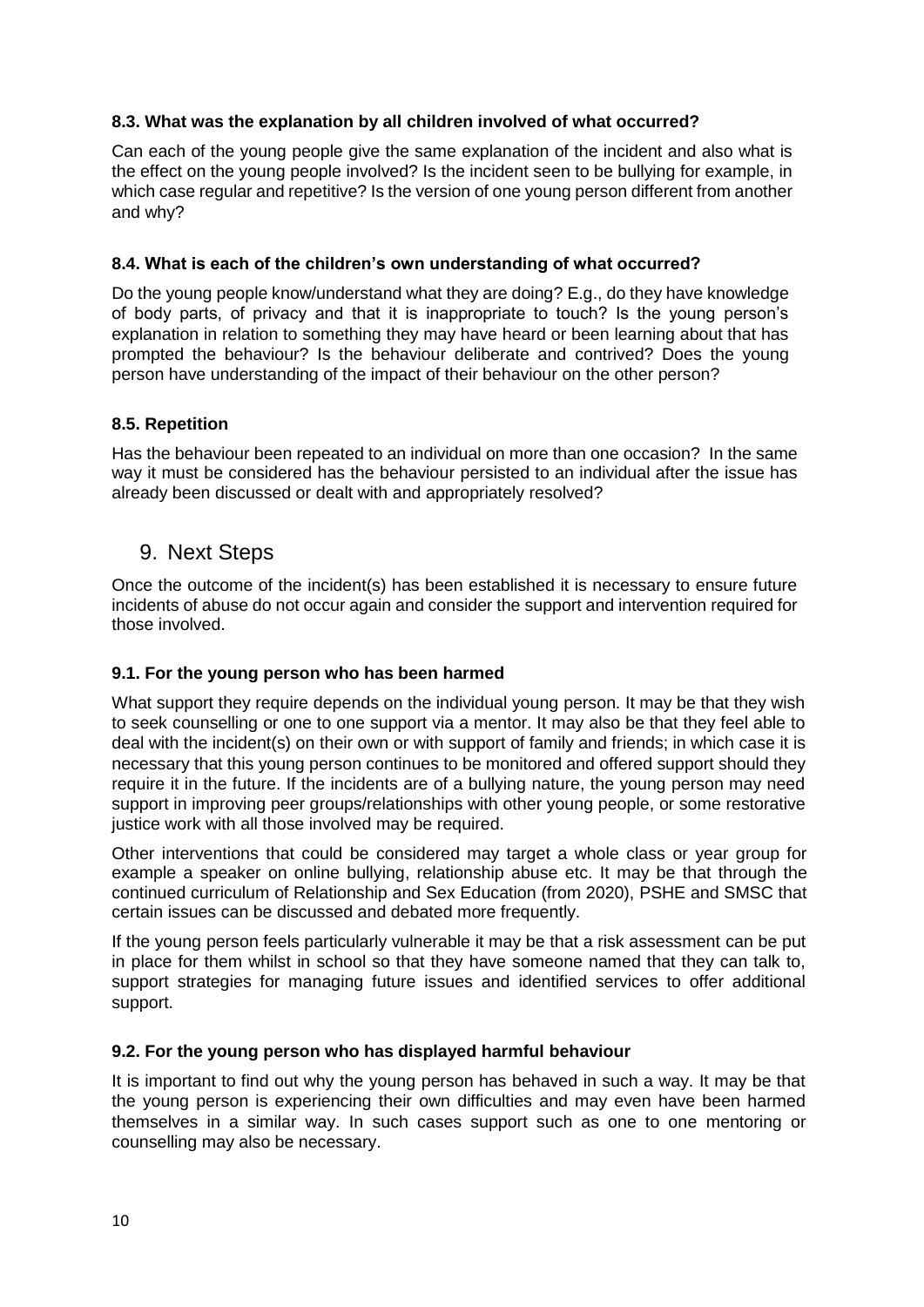Particular support from identified services may be necessary through an early help referral and the young person may require additional support from family members.

Once the support required to meet the individual needs of the young person has been met, it is important that the young person receives a consequence for their behaviour. This may be in the form of restorative justice e.g. making amends with the young person they have targeted if this has been some form of bullying. In the cases of sexually harmful behaviour it may be a requirement for the young person to engage in one to one work with a particular service or agency (if a crime has been committed this may be through the police or youth offending service). If there is any form of criminal investigation ongoing it may be that this young person cannot be educated on site until the investigation has concluded. In which case, the young person will need to be provided with appropriate support and education elsewhere.

It may be that the behaviour that the young person has displayed may continue to pose a risk to others, in which case an individual risk assessment may be required. This should be completed via a multi- agency response to ensure that the needs of the young person and the risks towards others are measured by all of those agencies involved including the young person and their parents. This may mean additional supervision of the young person or protective strategies if the young person feels at risk of engaging in further inappropriate or harmful behaviour.

The school may also choose a punishment as a consequence such as exclusion or internal exclusion/inclusion/seclusion for a period of time to allow the young person to reflect on their behaviour.

### **9.3. After care**

It is important that following the incident the young people involved continue to feel supported and receive help even if they have stated that they are managing the incident. Sometimes the feelings of remorse, regret or unhappiness may occur at a much later stage than the incident. It is important to ensure that the young people do not engage in any further harmful behaviour either towards someone else or to themselves as a way of coping (e.g. self-harm). For this reason, regular reviews with the young people following the incident(s) are imperative.

## 10. Preventative Strategies

Peer on peer abuse can and will occur on any site even with the most robust policies and support processes. It is important to develop appropriate strategies to proactively prevent peer on peer abuse.

This school has an open environment where young people feel safe to share information about anything that is upsetting or worrying them. There is a positive curriculum of RSE that tackles such issues as prejudiced behaviour and gives children an open forum to talk things through rather than seek one on one opportunities to be harmful to one another. The school makes sure that 'support and report' signposting is available to young people.

Staff will not dismiss issues as 'banter' or 'growing up' or compare them to their own experiences of childhood. Staff will consider each issue and each individual in their own right before taking action.

Young people are part of changing their circumstances and, through school council and pupil voice for example, we encourage young people to support changes and develop 'rules of acceptable behaviour'. We involve pupils in the positive ethos in school; one where all young people understand the boundaries of behaviour before it becomes abusive.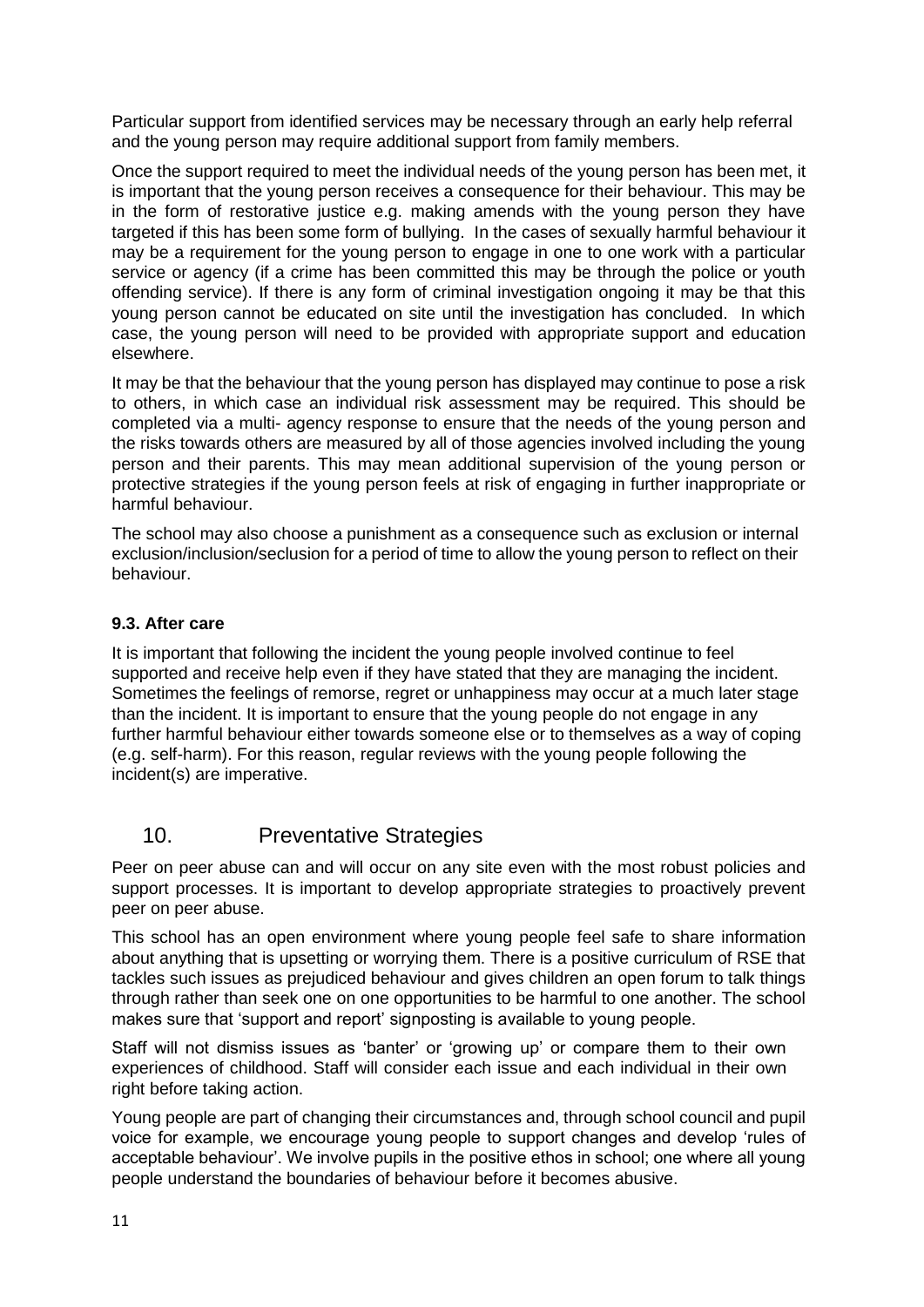## 11. Where to go for further information

11.1. DfE: Statutory guidance: Working together to safeguard children, 2018 <https://www.gov.uk/government/publications/working-together-to-safeguard-children--2>

11.2. DfE: Statutory guidance: Keeping children safe in education, September 2020 <https://www.gov.uk/government/publications/keeping-children-safe-in-education--2>

11.3. DfE Guidance: [Sexual violence and sexual harassment between children in schools](https://www.gov.uk/government/uploads/system/uploads/attachment_data/file/719902/Sexual_violence_and_sexual_harassment_between_children_in_schools_and_colleges.pdf)  [and colleges,](https://www.gov.uk/government/uploads/system/uploads/attachment_data/file/719902/Sexual_violence_and_sexual_harassment_between_children_in_schools_and_colleges.pdf) May 2018

[https://www.gov.uk/government/publications/sexual-violence-and-sexual](https://www.gov.uk/government/publications/sexual-violence-and-sexual-harassment-between-children-in-schools-and-colleges)[harassmentbetween-children-in-schools-and-colleges](https://www.gov.uk/government/publications/sexual-violence-and-sexual-harassment-between-children-in-schools-and-colleges)

11.4. DfE: Searching, screening and confiscation at school, January 2018 <https://www.gov.uk/government/publications/searching-screening-and-confiscation>

11.5. DfE: Preventing and Tackling Bullying, July 2017 <https://www.gov.uk/government/publications/preventing-and-tackling-bullying>

11.6. DfE: Statutory guidance School exclusion, May 2020 <https://www.gov.uk/government/publications/school-exclusion>

11.7. DfE: Teaching Online Safety in Schools, June 2019 <https://www.gov.uk/government/publications/teaching-online-safety-in-schools>

11.8. DfE: Relationship Education and Relationship and Sex Education, July 2020 [https://www.gov.uk/government/publications/relationships-education-relationships-and](https://www.gov.uk/government/publications/relationships-education-relationships-and-sex-education-rse-and-health-education)[sexeducation-rse-and-health-education](https://www.gov.uk/government/publications/relationships-education-relationships-and-sex-education-rse-and-health-education)

11.9. DfE: Behaviour and discipline in schools, July 2020 <https://www.gov.uk/government/publications/behaviour-and-discipline-in-schools>

11.10. DfE: Mental health and behaviour in schools, November 2018 <https://www.gov.uk/government/publications/mental-health-and-behaviour-in-schools--2>

11.11. DfE: Children Missing Education, September 2016 <https://www.gov.uk/government/publications/children-missing-education>

11.12. DfE: Cyberbullying: Advice for headteachers and school staff, November 2014 [https://assets.publishing.service.gov.uk/government/uploads/system/uploads/attachment\\_d](https://assets.publishing.service.gov.uk/government/uploads/system/uploads/attachment_data/file/374850/Cyberbullying_Advice_for_Headteachers_and_School_Staff_121114.pdf)  ata/file/374850/Cyberbullying Advice for Headteachers and School Staff 121114.pdf

11.13. DfE: Mental health and behaviour in schools, November 2018 <https://www.gov.uk/government/publications/mental-health-and-behaviour-in-schools--2>

11.14. UKCIS: Sexting guidance for schools, 2016 <https://www.gov.uk/government/publications/sexting-in-schools-and-colleges> (An updated copy of this guidance is due autumn term 2020)

11.15. UKCIS: Tackling race and faith targeted bullying face to face and online. May 2017 [https://www.gov.uk/government/publications/tackling-race-and-faith-targeted-bullying-faceto](https://www.gov.uk/government/publications/tackling-race-and-faith-targeted-bullying-face-to-face-and-online-a-guide-for-schools)[face-and-online-a-guide-for-schools](https://www.gov.uk/government/publications/tackling-race-and-faith-targeted-bullying-face-to-face-and-online-a-guide-for-schools)

11.16. UKCIS: Education for a connected world, June 2020 <https://www.gov.uk/government/publications/education-for-a-connected-world>

11.17. London Child Protection Procedures, edition 5, 2018 <http://www.londoncp.co.uk/>

11.18. Havering: Online CSE toolkit [https://www.havering.gov.uk/Pages/Services/Sexual](https://www.havering.gov.uk/Pages/Services/Sexual-exploitation.aspx)[exploitation.aspx](https://www.havering.gov.uk/Pages/Services/Sexual-exploitation.aspx)

11.19. Brook Traffic Light Tool [https://www.brook.org.uk/training/wider-professional](https://www.brook.org.uk/training/wider-professional-training/sexual-behaviours-traffic-light-tool/)[training/sexual-behaviours-traffic-lighttool/](https://www.brook.org.uk/training/wider-professional-training/sexual-behaviours-traffic-light-tool/)